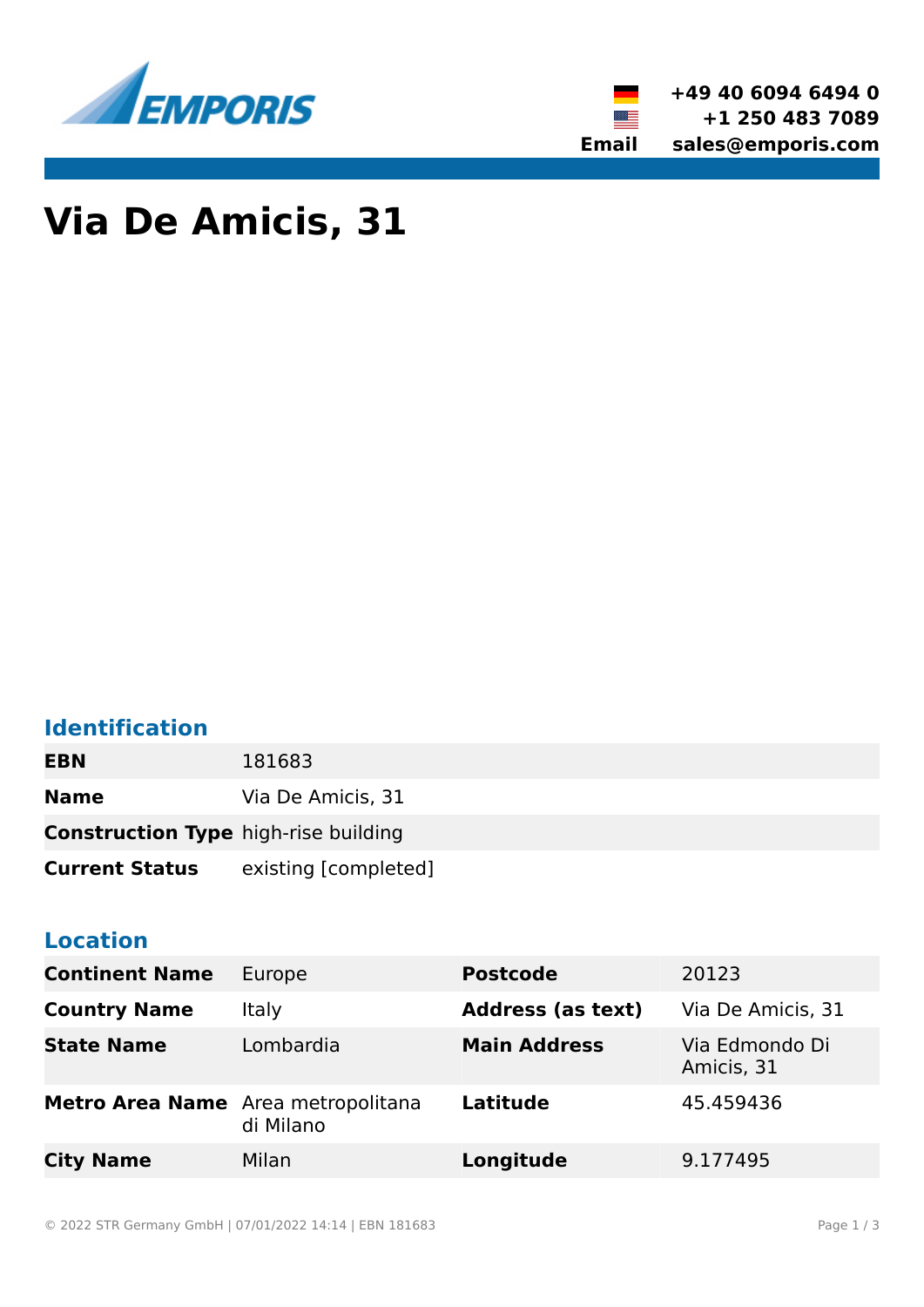

#### **District (1st level)** Centro Storico

**Main Usage** residential

## **Spatial dimensions**

**Height (estimated)** 145.92 ft **Floors (overground)** 13

### **Need additional information? Contact us now!**

Phone **+49 40 6094 6494 0** Phone **+1 250 483 7089** Email **<sales@emporis.com>**

Hamburg 09:00 am - 07:00 pm New York 03:00 am - 01:00 pm Tokyo 04:00 pm - 02:00 am